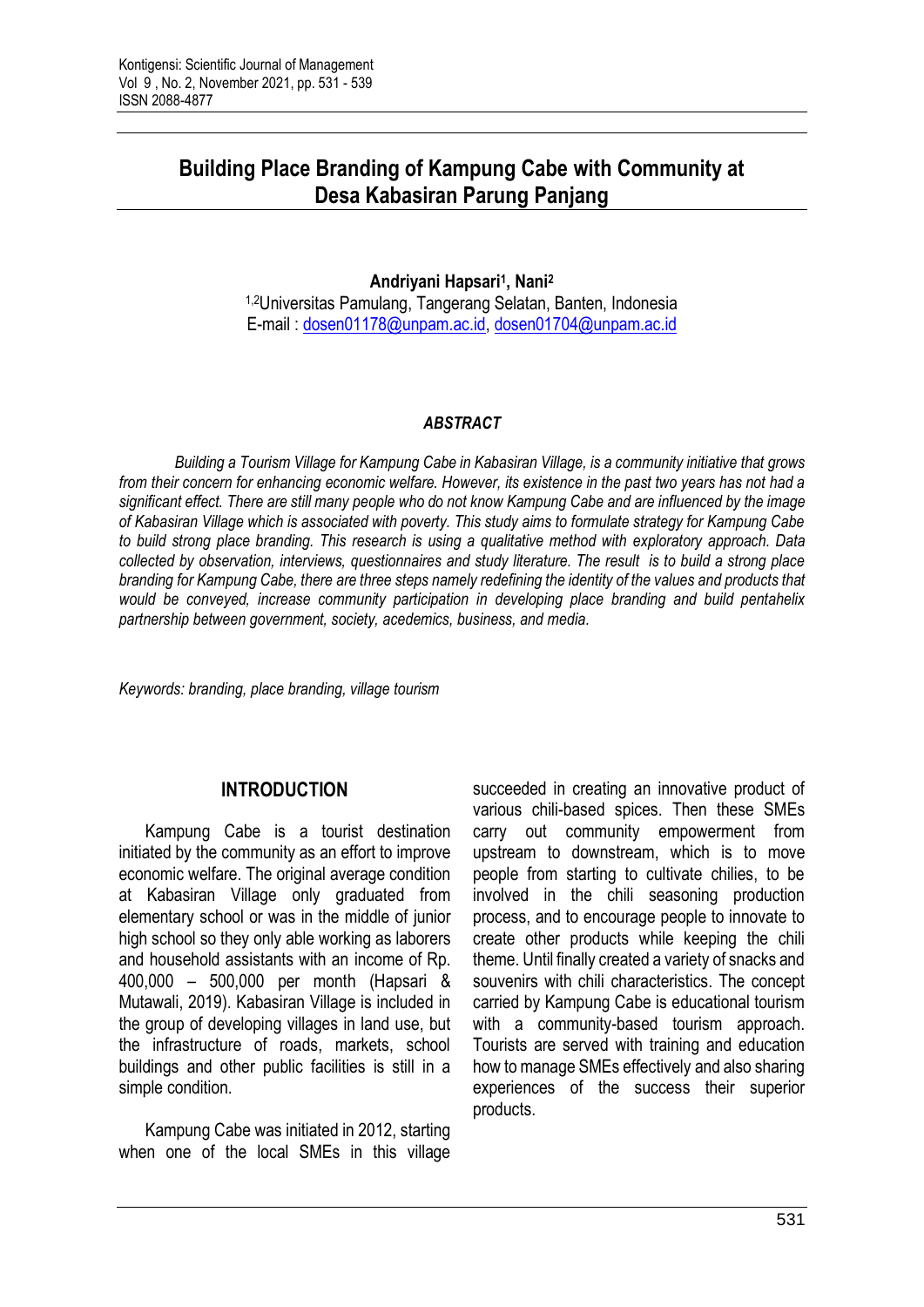But unfortunately this potential has not contributed greatly to the economic growth of the local community, because Kampung Cabe is not well known by the wider community outside Kabasiran Village. Evidently, even though it has started operating to receive tourists since 2018, the number of tourist guests who attended was only 285 people, meaning that they were visited by an average of 12 people per month. Even though the number of SMEs that have been fostered has reached 100 SMEs. There has been no significant contribution from the existence of Kampung Cabe to the increase in SME turnover.

With effective place branding, it will be able to increase people's awareness of the existence of Kampung Cabe. Place branding, is the overall thoughts, feelings and hopes that are in a person's mind towards a tourist destination location (Hudson, Cárdenas, Meng, & Thal, 2017). Place branding is more than just a name, logo and tag line (Anholt, 2005). In place branding, there is a process of redefining what is seen, felt, and remembered by the public about a tourist place (Raharjo: 2015). Place branding will be able to shape perceptions. And if people from this perception get the proof, it will create a reputation.

This means that effective branding will be able to shape the image of the destination, so as to be able to build loyal consumers (Almeydaibáñez, George, 2017). From loyal consumers, a destination will get repeated visits, then recommend to relatives or friends and do not hesitate to make purchases in large quantities. Loyal consumers are also people who are not sensitive to prices and changes.

Various studies have stated that place branding can significantly influence people's decisions to visit a tourist destination (N. (University of NS Fuadillah, 2018; Ivani, 2015; Ramadhan, Suharyono, & Kumadji, 2015; Tiana, Dede; Yusuf, 2018). However, for locations with unfavorable background conditions such as poor areas, post-disaster, post-conflict, post-diseased areas, the place branding development process

needs more special attention, because these conditions are already embedded in the minds of potential consumers. 2011) stated that Africa must carry out a rebranding process because it has already been associated with conditions of poverty, hunger, food insecurity and corruption.In line with this, Viosca, Bergiel, & Balsmeier (2004) stated that after the incident of electronic financial fraud, Nigeria must again try to build the country's branding. Because the incident was so strongly attached that degrades the country's reputation from the point of view of the outside community.

As a solution (Osei & Gbadamosi, 2011) recommends that Africa take a number of steps to restore its reputation, namely by assessing the current outside public perception of Africa, then establishing a special agency responsible for developing place branding, establishing partnerships with multinational companies located in Africa, highlighting and sharing African success stories to the world, exploring opportunities to host world sporting events, and developing communication marketing strategies to influence the attitudes and behavior of target markets.

This study aims to find ways and strategies that can be applied by Kampung Cabe to build place branding, in order to increase tourist visits. Various studies on place branding have been carried out quite a lot, but in this study the context is specifically in Kampung Cabe, especially regarding the problem of its existence in Kabasiran Village which is often associated with poor areas. Moreover, coupled with the Covid-19 pandemic, the economic condition of the community is getting weaker.

#### **METHOD**

The methodology used in this research is qualitative with an exploratory approach. That is by exploring the conditions of Kampung Cabe and Kabasiran Village since before the pandemic and after the Covid 19 pandemic. Also exploring strategies and ways to build strong place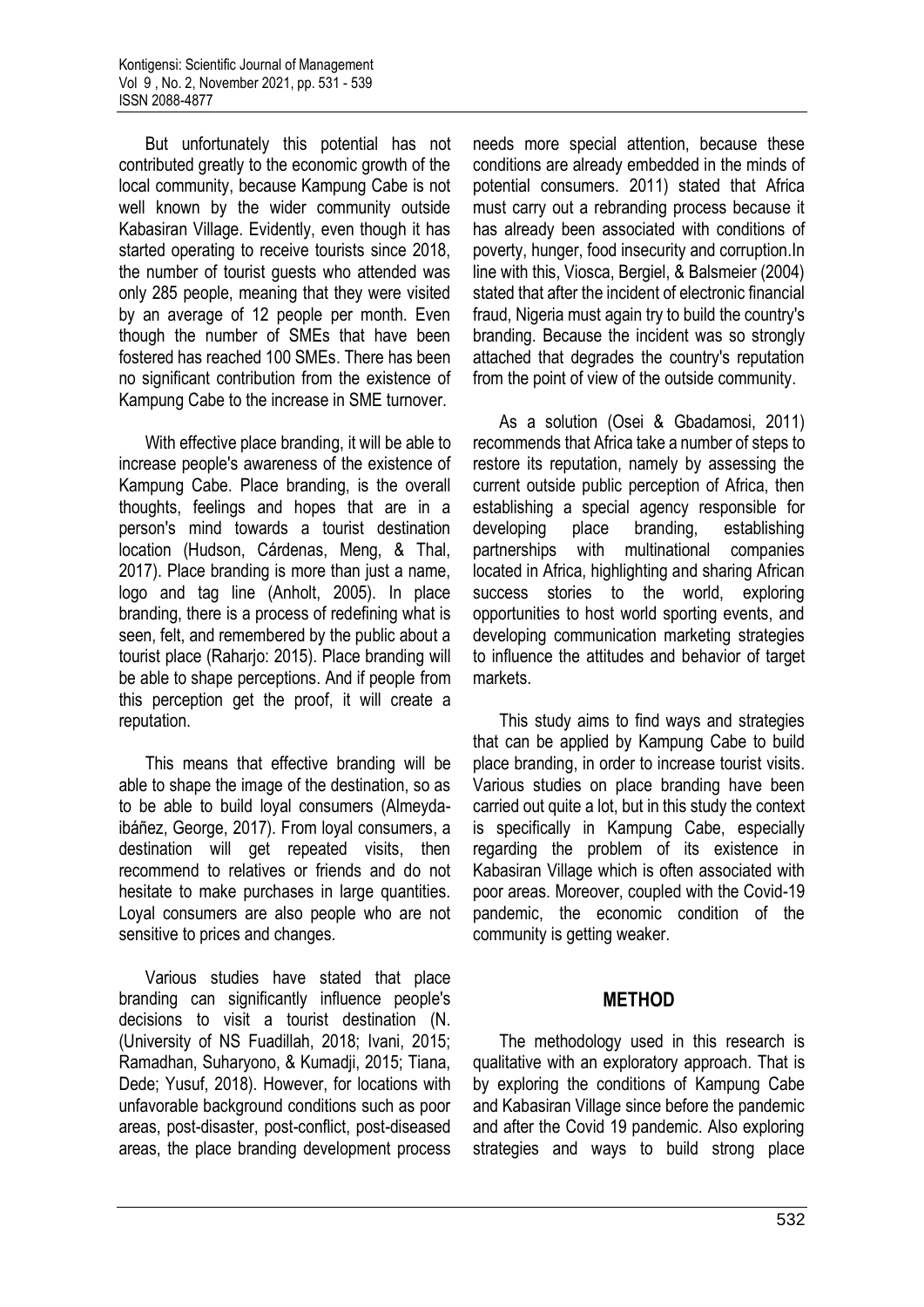branding in areas that have a similar background to Kabasiran Village. Data were collected by observation, interviews, questionnaires, literature review and documentation. This study conducted a purposive and snowball selection of informants. Informants were selected from key informants who manage and mobilize the community in Kampung Cabe. And snowball obtained other informants based on the results of interviews with key parties. Data analysis techniques include interview transcripts, reduction, analysis, interpretation and triangulation. The limitation of this research is that part of the research process was carried out during the Covid 19 pandemic. So some interviews and data can only be collected online.

# **LITERATURE REVIEW**

Place branding is an important component in promoting tourist destinations. Currently, place branding is a popular topic of study to be applied (Kavaratzis & Hatch, 2013; Wibawanto, 2015), considering that competition between destinations is so tight, not only to increase tourist visits but also to attract business investors. In its development, place branding has become a topic of cross-disciplinary study (Kavaratzis & Hatch, 2013) because its implementation in the field has also become a cross-sectoral public policy (Cahyaningtias, 2016).

Kavaratzis and Hatch (2013) stated that place branding is a network of associations in the minds of consumers which will be formed from the visuals they see, the verbals they hear and the expressions and behaviors felt by consumers from a destination. Where all of that is interrelated with the goals, the communication process that is established, the values and culture that the destination adheres to. Then place branding becomes more emotionally involved where tourist destinations offer valuable experiences to be remembered by their visitors (Wibawanto, 2015). Building place branding can be done by approaching a company's branding development. Although in practice it will have to be adjusted to the conditions of each destination. Sukmaraga,

Ayub. Nirwana (2016) cites Moser's five steps, starting with creating core brand values, then message, personality, defining the icon and finally determining the brand roadmap. The core brand values in an area can be in the form of the friendliness of its residents, religious nuances in religion, tolerance of life in diversity, cultural diversity, the creativity of its artists and so on. The agreed value must then be packaged into a message that can be communicated both verbally and visually so that it can be accepted by the target market. Furthermore, the value will be more embedded in the minds of the people if it is able to be associated with the character who is the representative of the destination.

With branding, a destination will establish its identity so that it can form an image, where this will be a belief for consumers for a certain quality assurance. This branding will then shape perceptions and expectations of the fulfillment of these qualities. So then branding becomes a responsibility for the destination to be able to fulfill its promise to consumers (Almeyda-Ibáñez & George, 2017). And when that expectation or promise is fulfilled, a reputation will be formed that further strengthens the position of the destination in the minds of consumers (Raharjo: 2015) thus giving birth to repeated visits and providing recommendations to relatives and relatives.

Therefore, place branding is proven to be able to influence the decision to visit either directly (Ivani, 2015; Ramadhan et al., 2015; Tiana, Dede; Yusuf, 2018; Yusuf, Abdul; Sulaeman, 2014) or indirectly through the image of the destination. (N. Fuadillah & Murwatiningsih, 2018). When the level of visits increases, the economic wheels of the community in tourist locations also grow. And place branding has succeeded in being a stimulus for economic growth.

The first step to creating a strong place branding is determining the identity of the destination as the core message that will be conveyed to the public. Identity according to Kalandides (2011) is often expressed in various terms, some say it is the image or image of a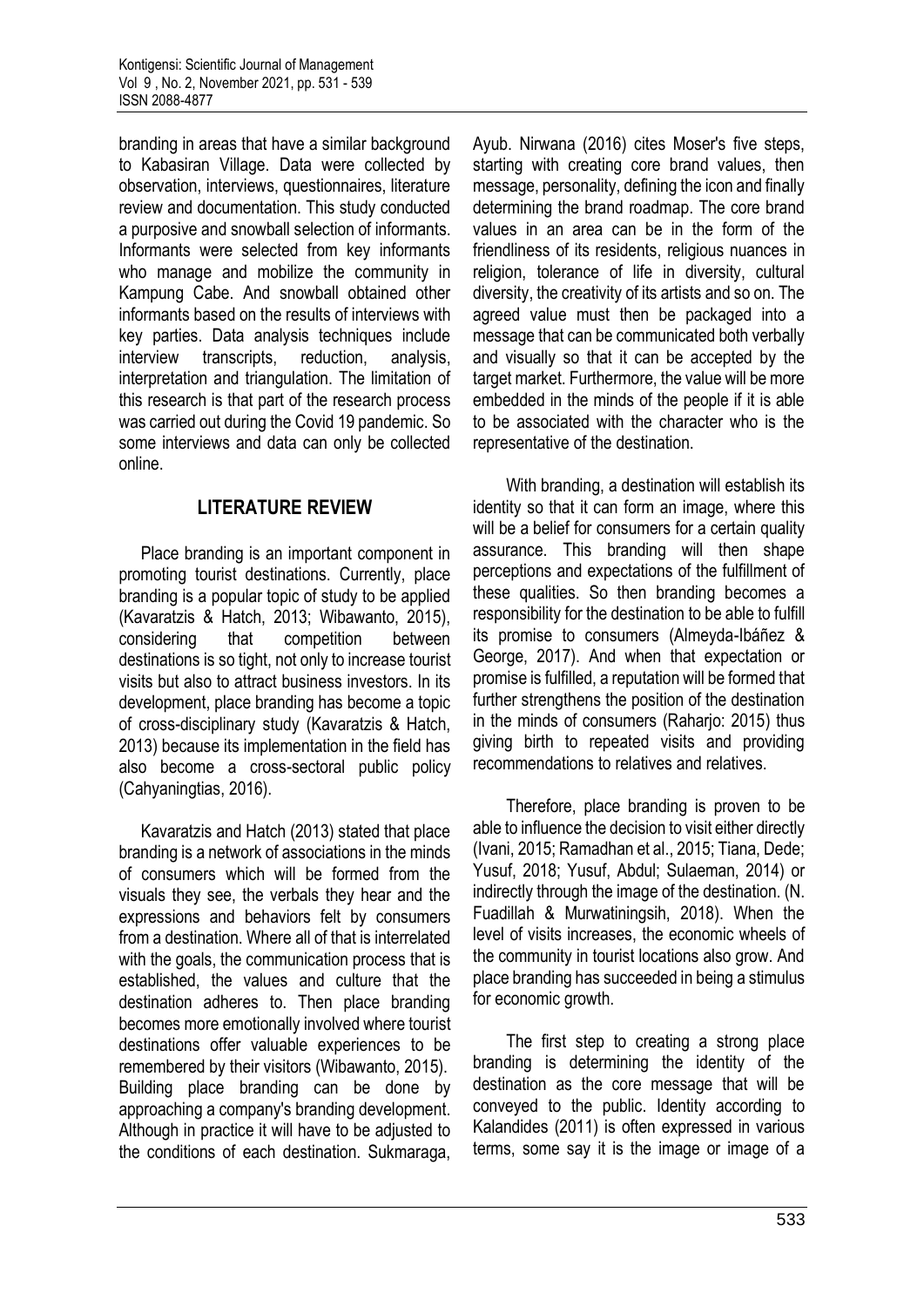place. Govers and Go (2009) stated that the identity of a place is based on history, politics, religion and culture through local knowledge and is influenced by power. The failure of a destination to formulate its identity will cause place branding to not be able to work effectively. Because this identity is the core of the message that will be conveyed through place branding to the target market.

It will be a problem if a destination has a background or image that does not support the tourist destination. For example, a destination that has a history of being a poor area, infected with disease outbreaks, prone to conflict, crime, and other negative images will be able to discourage tourists from visiting. Even when the actual crisis has passed, the negative image that has already been attached will have an impact for a long time (Irvine & Anderson, 2013; Viosca et al., 2004). A destination that fails to manage its image will be seen by outsiders according to perceptions that come from myths and stereotypes (Dzenovska, 2005; Endziņa & Luņeva, 2004).

## **RESULT and DICUSSION**

Kabasiran Village is located in Parung Panjang District, Bogor Regency. It is one of the eleven villages, with the status of a developing village. The education of majority indigenous population is graduating from basic education or attending school until middle school. With this condition, the community is only able to access jobs as manual laborers and household assistants. The average monthly income is Rp. 400,000 – 500,000,-

> "The livelihoods of the natives are laborers, household assistants in housing, laundry and scrubbing workers, the men make bricks, the education of the natives is genuine. Indigenous residents earning Rp. 400-500 thousand / month and often buy expired food in the market."

Kabasiran Village is not a rich area of natural tourism potential. The contours of the village land are sand and rocks, so there are many stone

quarries. There is only one natural tourist location, namely Bukit Dago where this destination is an area for motorbike tracking, camping, out bond, swimming pools and selfie locations.

Kabasiran Village is starting to see economic growth because it is affected by the development in Parung Panjang. After the railroad that passed through the Parung Panjang area served the route from Jakarta to Rangkas Bitung, this area further solidified its position as a buffer zone for the capital. Many houses were built for immigrants, not only simple houses but also luxury and even elite housing. However, this development is uneven and does not touch the indigenous people. The condition of the road infrastructure is still much damaged, due to the frequent passage of large vehicles carrying sand. Markets, school buildings, other public facilities are still in a simple condition.

In both Kabasiran and Parung Panjang villages, there are no historical buildings with beautiful architecture, relics of the past. Does not have a figure who can be associated as a regional advantage in the fields of religion, politics, intellectuals, sports, arts and entertainment. There are no artistic traditions that can revive cultured culture and customs. Likewise, there is no culinary that is unique as a regional characteristic.

With this condition, it is not ideal to make Kabasiran Village a tourist destination. Until then from one of the local SMEs, namely PT. Evia Maju Bersama was born a product innovation in the form of various processed chili spices. Initially, the community only ran a school program to learn how to cultivate chilies. From the results then the chili is processed into chili powder products and chili oil. But it does not stop at this point, SMEs continue to encourage and empower local communities to get involved starting from the process of growing chilies in the garden, producing chili shreds, to encouraging other SMEs to create new products while still carrying the characteristics of chili. Until the birth of culinary products, snacks and souvenirs with chili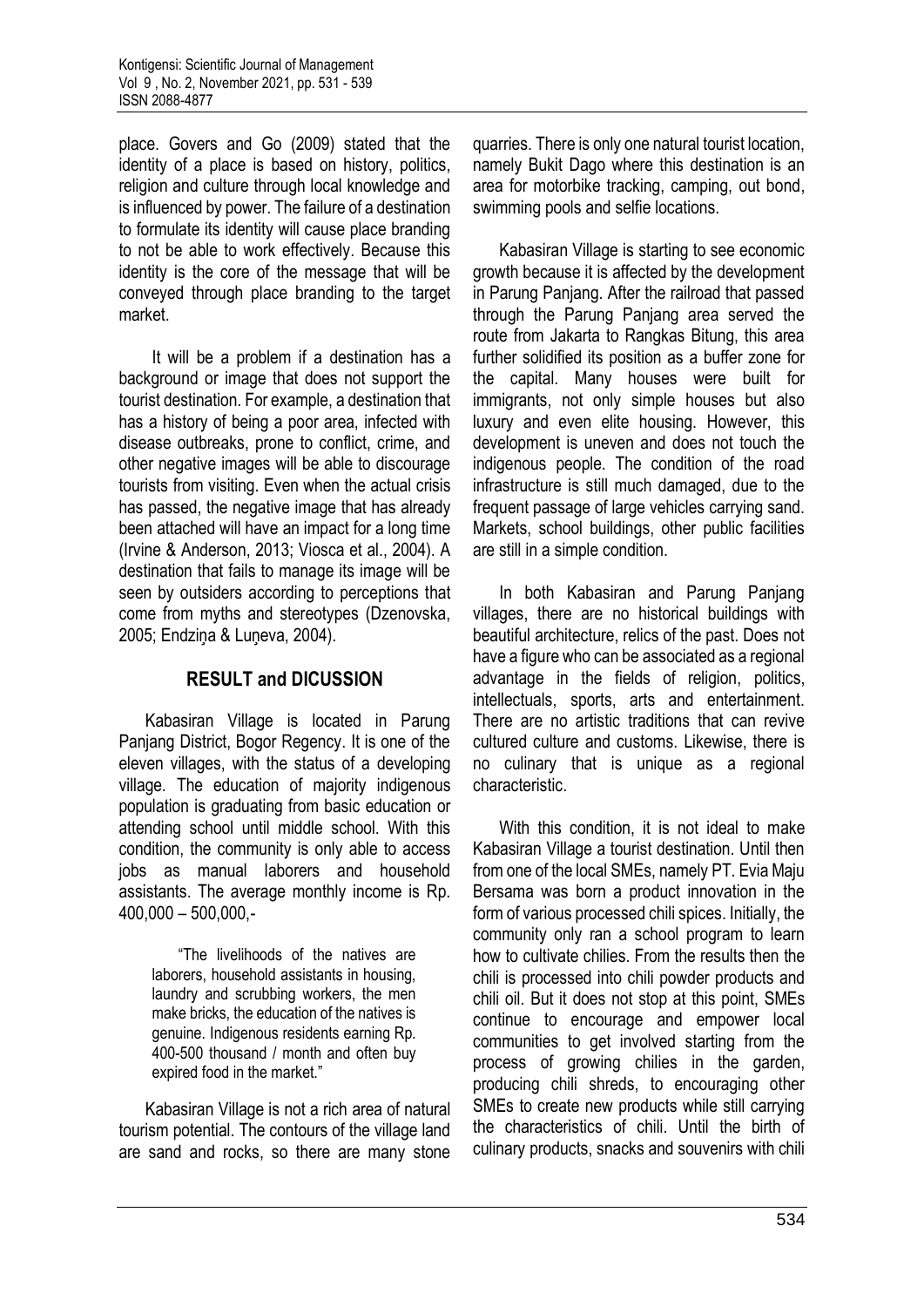characteristics from SMEs in Kabasiran Village. PT. Evia Maju Bersama has won various awards from the government and the private sector, established partnerships in the form of funding, assistance in business management both in terms of production and marketing.

"The nurseries were handed over to Karang Taruna RW 06, then distributed to residents 20 polybags per house. What is currently running is for nurseries to spread 300 polybags that have become small plants into homes, where 1 house gets 30 polybags, and a total of 10 houses. Where all of it includes 2 RT. Cost per poly bag Rp. 7.500/ polybag. The system, when harvested, the owner of shredded chili buys from the community Rp. 15,000/kilo, then bought by the cooperative, at a price of Rp. 20,000/kg. The community is also introduced to the chili saving system."

"There are already state owned enterprise willing to invest, from the company's CSR funds and involving 500 families as the fostered community of chili shredded SMEs. Where the owner handed over the chili polybags to the 500 families"

PT. Evia Maju Bersama has carried out its role not only as a business entity that is purely profit-oriented. Instead, it becomes a social enterprise that continues to seek profit and at the same time utilizes it to solve social and environmental problems. This company acts as a facilitator who bridges the gap in knowledge, hard skills, soft skills, funding and other facilities that have not been owned by the local community. Until the community can finally strengthen itself towards a more empowered condition.

"Our activities are managing SME groups, there are 20-30 SMEs producing chili chocolate, vegetable chips, banana chips, chili tempe chips, chili chips, macaroni, egg nuts. It also manages the Red Chili Cooperative, its activities are SME development, where the SME is its own capital, the cooperative helps buy tools."

In this case, the government responded positively by facilitating the SME driving community in Kampung Cabe with training and access for marketing. But for the technical side of coaching skills to do cultivation on community plantations, it's still lacking.

This community movement continued until finally the idea arose to build Kampung Cabe as a tourist destination. The concept developed is community-based educational tourism. Visitors will be presented with attractions on how to manage SMEs by promoting product innovation. Since 2018, Kampung Cabe has succeeded in carrying out tourism activities by involving the community as providers of tourism services and products. However, only a few tourists attended, it was recorded that for two new years around 285

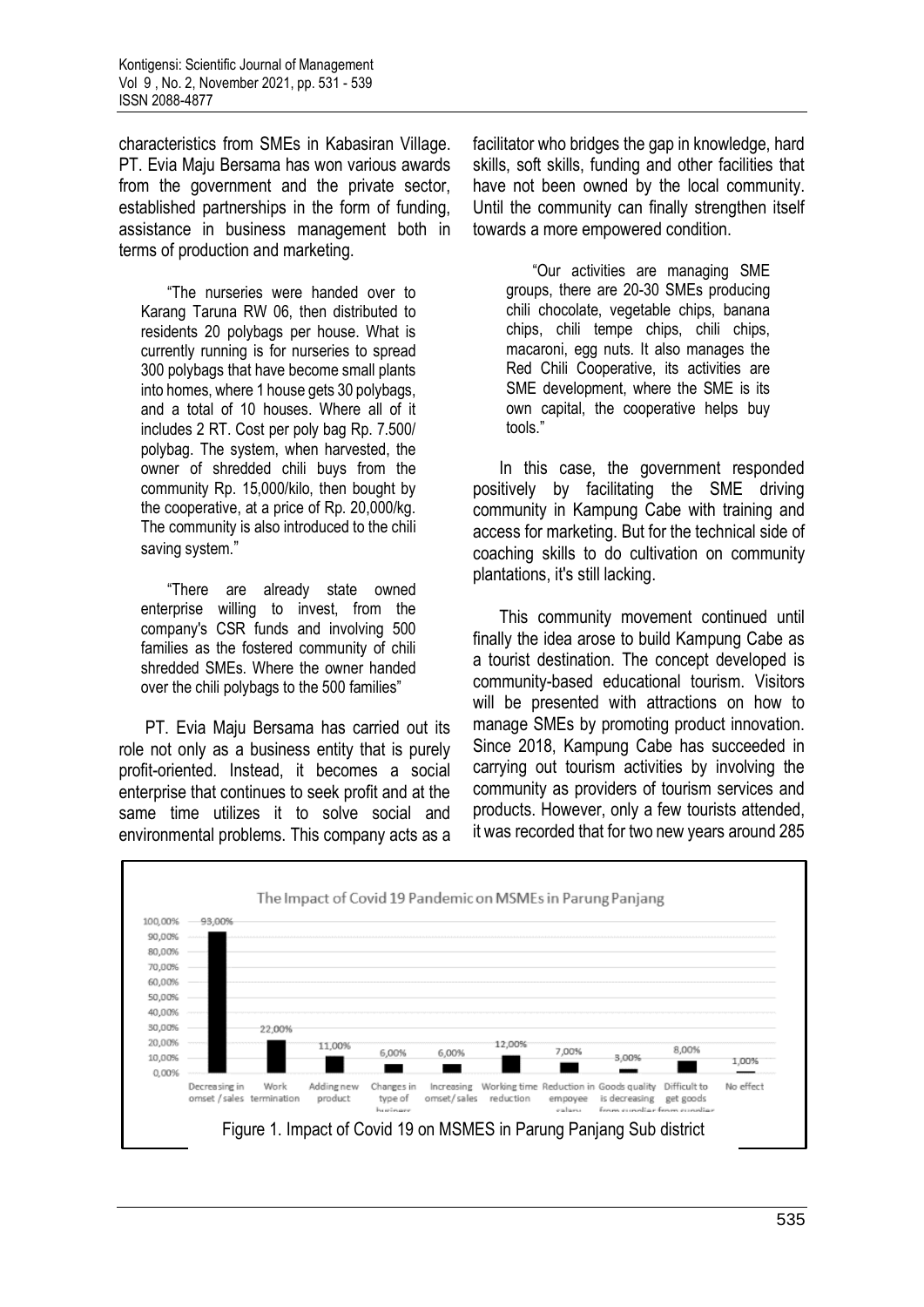were present. This means that only 12 people visit on average in one month. Meanwhile, the number of SMEs being fostered continues to increase, it is recorded that since the beginning of fostering there are 100 SMEs.

Entering 2020, several agencies and community groups planed to visit but then the Covid 19 pandemic occurred. All tourist activities automatically stopped. Economic activity in Kabasiran Village has weakened again. MSMEs, which are the driving force and providers of tourism services, are the parties experienced a decrease in turnover and some were forced to lay off their employees.

From this condition, there are several steps that Kampung Cabe can take to build place branding, namely:

#### **1. Redefining the Identity to be Used by Kampung Cabe as an Educational Tourism Destination.**

Identity is the core of the message that will be conveyed in place branding. A strong identity will make it easier for consumers to distinguish one area from another. So as to strengthen the positioning of the destination among competitors with its potential, uniqueness, local wisdom and other characteristics. Kampung Cabe needs to define and agree on what identity will be conveyed to external parties. Considering that Kabasiran Village is easier to associate with the image of poverty. Society has long lived in a cycle of poverty and ignorance. Even when development began to be carried out a lot, it still did not show its partiality to the indigenous population where facilities and infrastructure remained in a poor condition.

This then affects the mindset and attitude of people's lives. Skeptic of change to move forward, lack of motivation, prefer to be apathetic and wait for help instead of taking the initiative to try and be empowered. What has been done by the people who manage Kampung Cabe has given a new hope. The community is driven to take good opportunities, welcome every opportunity to increase knowledge, increase productivity and creativity. So that it appears self-confidence to be able to achieve and live a better life.

These positive values must then be grown and agreed to become the new identity of Kabasiran Village, especially Kampung Cabe, to replace the image of poverty that has been attached to it. A new identity must be born from an honest process. If it is forced, the place branding that will be created will only become lip service. For this reason, the community empowerment process must continue and cover a wider area. Strengthening SMEs - SMEs as providers of services and tourism products must be increased. The government as the holder of the development authority must strive for equity and take sides with all elements of society, both natives and immigrants.

### **2. Increasing Community Participation in the Development of Kampung Cabe Place Branding.**

With an identity that has been internalized in each individual, the local community becomes a party that plays an important role in the development of place branding. The community will be involved from the start and guide the process of building branding for the place. High involvement will lead to a sense of ownership of the branding that has been developed. They will automatically commit to become their regional brand ambassadors (Freire, 2009) even when they interact with tourists.

Finally, the presence of the community in a destination will be the difference between one area and another (Hudson et al., 2017). Natural interaction will provide a comfortable atmosphere full of warmth, open in exchanging culture and information. Until the social is full of intimacy that will be a special memory for visitors.

Community participation is also in the form of an active role in providing quality tourism products and services. Product innovation with chili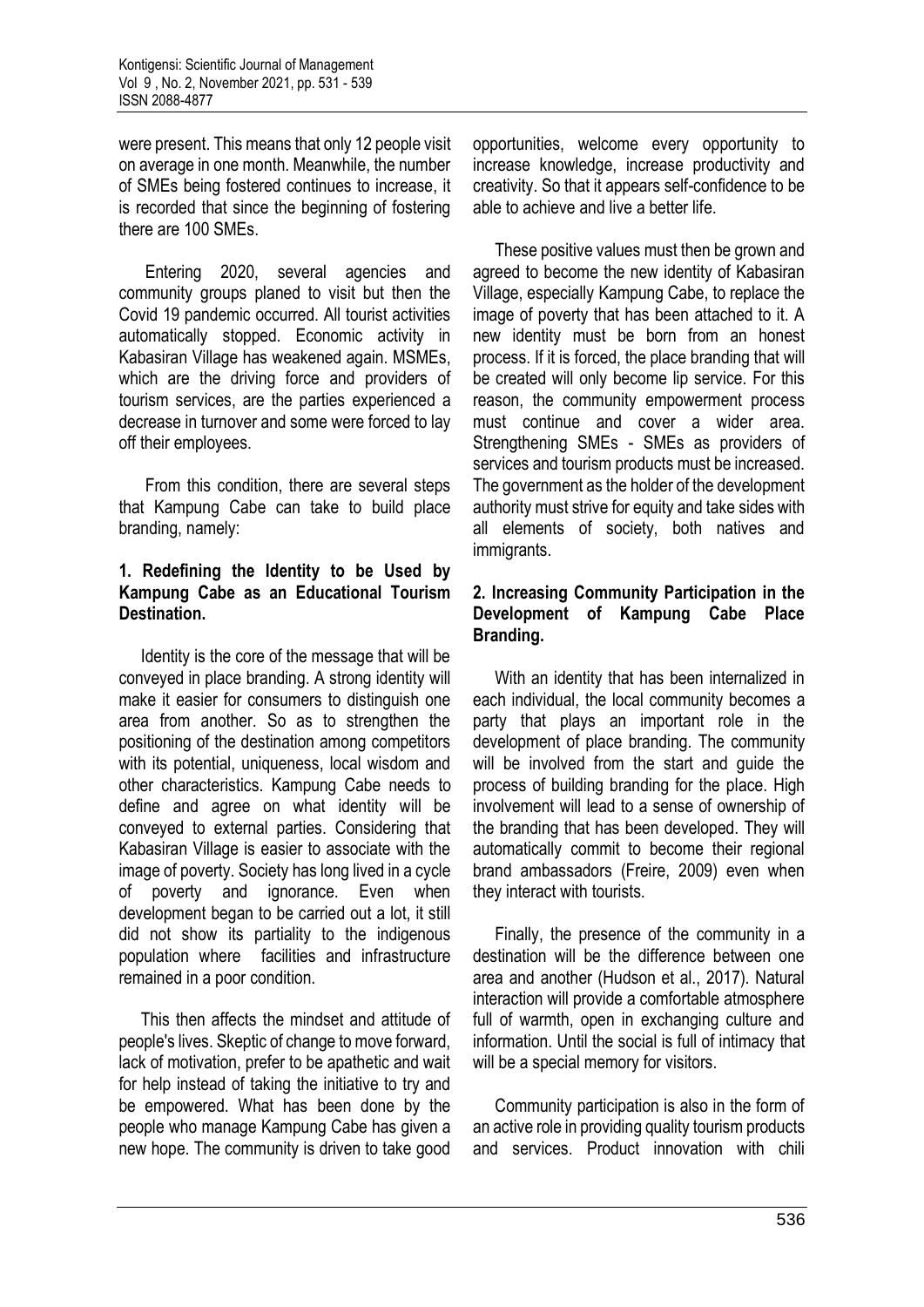characteristics must continue to be explored and developed, so that chili can truly become an icon for the Kabasiran village. Likewise, the existence of PT. Evia Maju Bersama, who has acted as the initiator of the move as well as an exemplary SME that has won many awards, must continue to be highlighted as an asset that can make the village of Kabasiran proud.

#### **3. Building Pentahelix Partnerships Between Society, Government, Academics, Businessmen and Media.**

The partnership model in this development is a development of the previous model which only involved the government, business people and academia. Then added elements of society and the media. The community element (society) is included in the partnership model because of the awareness that this element has the potential to give birth to sustainable innovation to support economic growth (Tonkovic, Veckie, & Veckie, 2015). And it is proven, the Kampung Cabe development initiative was born purely from the community movement.

So far, these five elements have contributed to the development of Kampung Cabe. The government has cooperatively facilitated the community in the form of capacity building activities, access to marketing, and the awarding of awards as an acknowledgment of the community's achievements. Several media have covered activities in Kampung Cabe, one of which is the Laptop Si Unyil event. State-owned companies, including BPPT and Jasindo, have provided assistance through CSR programs in the form of assistance and development of production and marketing capacity. Likewise, academics have provided assistance in assessing potential, formulating strategies and action plans for the development of Kampung Cabe.

Furthermore, this partnership model needs to be further developed by prioritizing synergistic coordination. For example, business people can provide assistance in developing the Kampung Cabe brand based on their experience in

developing company brands. It also involves academics to conduct research, assistance and consultation on place branding based on theories and concepts as well as the renewal of knowledge possessed by academics. A mutually beneficial synergy that Kampung Cabe can get a place branding strategy that is developed in a structured and systematic way, not just trial and error. From an academic point of view, this opportunity makes academics have a laboratory to directly apply the knowledge they have mastered at a practical level so that it can be useful for the community. Media in this case includes social media, mass media (Novianti, 2020) and citizen journalism (Hardianto, Sumartono, MR.Khairul Muluk, & Wijaya, 2017) can play a role in publicizing the branding that has been formed so that it can be conveyed to the Kampung Cabe target market.

## **CONCLUSION**

A special strategy is needed to be able to create a strong place branding for Kampung Cabe. Given that in the two years of its existence it has not been able to make a significant contribution to improving the welfare of the community. There are still few tourists who visit because not many people know Kampung Cabe in Kabasiran Village and the image that has already been attached to this area is around the issue of poverty, damaged road infrastructure, low education and economic inequality and the addition of the Covid 19 pandemic has made the community's economic condition worse. So the first thing to do is to re-identify and define the identity that Kampung Cabe wants to convey to replace the negative image that has been attached. Positive values have actually started to be built by the community driving the Kampung Cabe but have not yet been defined and agreed to become an identity. Then the next step is to increase community participation starting from the process of identity formation and internalizing it in daily life. So that people can act as brand ambassadors for their region. And the last is to establish a pentahelix partnership that is directed and synergized between the government, the community, business people, academia, and the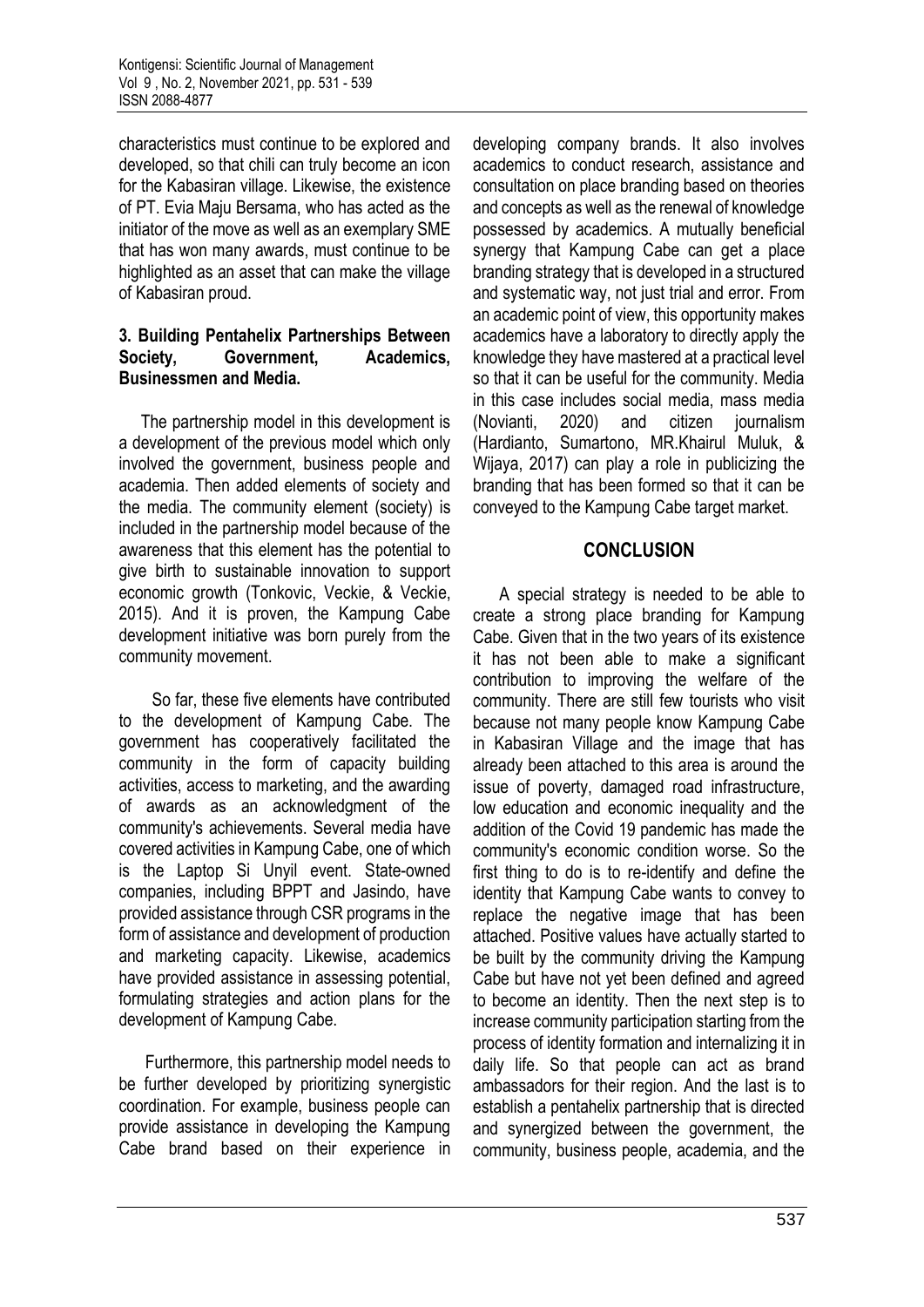media. Starting from the identification process of identity, socialization, capacity building of human resources, research, and assistance in developing Kampung Cabe place branding.

# **ACKNOWLEDMENT**

This research was funded by the Ministry of Research, Technology and Higher Education. As well as full support from the Sasmita Jaya Foundation, LPPM Pamulang University, Faculty of Economics and Management Study Program Pamulang University

# **REFERENCES**

Almeyda-Ibáñez, M., & George, B. P. (2017). The evolution of destination branding: A review of branding literature in tourism. *Journal of Tourism, Heritage & Services …*. Retrieved from

https://www.ssoar.info/ssoar/handle/documen t/67084

- Almeyda-ibáñez, M., George, B. P., Tourism, J., Marketing, S., & Almeyda-ibáñez, M. (1947). *The evolution of destination branding : A review of branding literature in tourism The evolution of destination branding : A review of branding literature in tourism*.
- Anholt, S. (2005). *Some important distinctions in place branding*. Retrieved from http://www.academia.edu/download/6027270 0/1.2 Anholt Editorial -

Some Important Distinctions in Place Bra nding20190812-11872-sk290s.pdf

- Dzenovska, D. (2005). Remaking the nation of Latvia: Anthropological perspectives on nation branding. *Place Branding*. Retrieved from https://link.springer.com/article/10.1057/palgr ave.pb.5990019
- Endziņa, I., & Luņeva, L. (2004). Development of a national branding strategy: The case of Latvia. *Place Branding*. Retrieved from https://link.springer.com/article/10.1057/palgr ave.pb.5990009
- Freire, J. R. (2009). 'Local People'a critical dimension for place brands. *Journal of Brand*

*Management.* Retrieved from https://link.springer.com/article/10.1057/palgr ave.bm.2550097

- Fuadillah, N. (Universitas N. S. (2018). Pengaruh Place Branding, Promosi, dan Atribut Produk Wisata Terhadap Keputusan Berkunjung Melalui Citra Destinasi Sebagai Variabel Intervening Pada Destinasi Wisata Pantai Teluk Penyu Kabupaten Cilacap. *Management Analysis Journal*, *7*. https://doi.org/https://doi.org/10.15294/maj.v7i 3.24135
- Hanna, S., & Rowley, J. (2017). Do Places Have a Personality?: A Perspective from Place Branding. *… Place Branding Methodologies and Theory for …*. Retrieved from https://www.igi-global.com/chapter/do-placeshave-a-personality/163009
- Hapsari, A., & Mutawali, M. (2019). Analisis SWOT Sebagai Perencanaan Desa Wisata Edukasi Agrikultur Cabe Dengan Pendekatan Konsep Pariwisata Berbasis Masyarakat di Desa Kabasiran, Parung Panjang, Kabupaten Bogor. *Jurnal Pemasaran Kompetitif*, *3*(1), 15. https://doi.org/10.32493/jpkpk.v3i1.3601
- Hardianto, W. T., Sumartono, MR.Khairul Muluk, & Wijaya, A. F. (2017). Tourism Investment Services in Batu City With Penta Helix Perspective. *International Journal of Management and Administrative Sciences (IJMAS)*, *5*(05), 17–22.
- Hudson, S., Cárdenas, D., Meng, F., & Thal, K. (2017). Building a place brand from the bottom up: A case study from the United States. *Journal of Vacation Marketing*, *23*(4), 365– 377.

https://doi.org/10.1177/1356766716649228

- Irvine, W., & Anderson, A. R. (2013). The impacts of foot and mouth disease on a peripheral tourism area: The role and effect of crisis management. *Tourism Crises: Management Responses and Theoretical Insight*, (March), 47–60. https://doi.org/10.1300/J073vl9n02\_05
- Ivani, S. Z. N. (2015). Pengaruh City Branding " Enjoy Jakarta " Terhadap Citra Kota Dan Keputusan Berkunjung Youth Traveler Ke